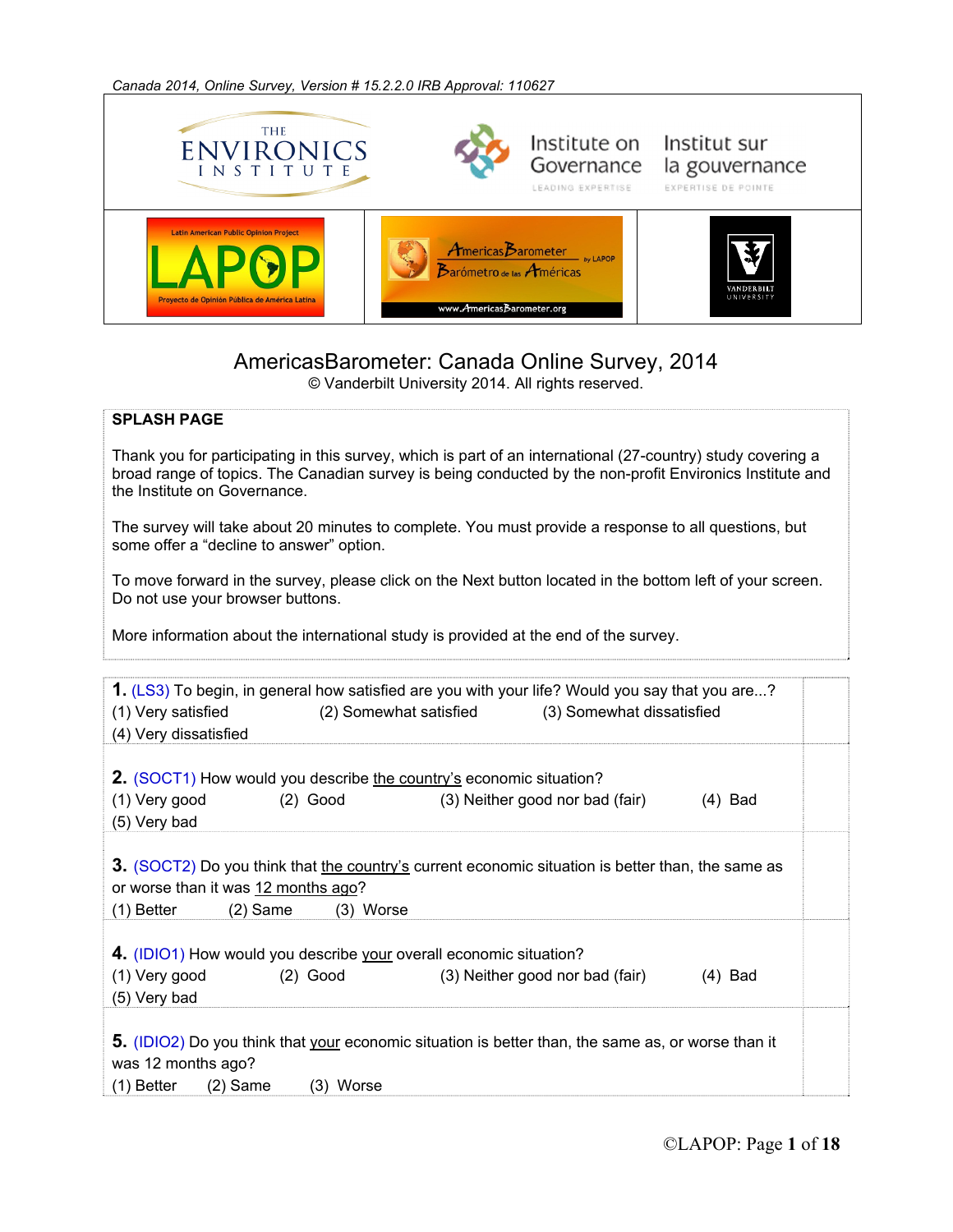Now let's talk about your local municipality...

**6.** (NP1) Have you attended a town meeting, city council meeting or other meeting in the past 12 months?

(1) Yes (2) No

**7.** (NP2) Have you sought assistance from or presented a request to any office, official or councillor of the municipality within the past 12 months? (1) Yes (2) No

**8.** (SGL1) Would you say that the services the municipality is providing to the people are...? (1) Very good (2) Good (3) Neither good nor bad (fair) (4) Bad (5) Very bad

|                                                                                                                                                                                                                                                                                                  | Once a<br>week | Once or<br>twice a<br>month | Once or<br>twice a year | <b>Never</b> |  |
|--------------------------------------------------------------------------------------------------------------------------------------------------------------------------------------------------------------------------------------------------------------------------------------------------|----------------|-----------------------------|-------------------------|--------------|--|
| 9. (CP5) Now, changing the subject. In the<br>last 12 months have you tried to help to solve<br>a problem in your community or in your<br>neighborhood? Please, tell us if you did it at<br>least once a week, once or twice a month,<br>once or twice a year or never in the last 12<br>months. |                | 2                           | 3                       | 4            |  |

**10.** For each of the following groups and organizations, please indicate if you attend their meetings at least once a week, once or twice a month, once or twice a year, or never.

|                                                                                                                                    | Once a<br>week | Once or<br>twice a<br>month | Once or<br>twice a year | <b>Never</b> |  |
|------------------------------------------------------------------------------------------------------------------------------------|----------------|-----------------------------|-------------------------|--------------|--|
| <b>a.</b> (CP6) Meetings of any religious<br>organization?                                                                         | 1              | 2                           | 3                       | 4            |  |
| <b>b.</b> (CP7) Meetings of a parents'<br>association at school?                                                                   |                | 2                           | 3                       | 4            |  |
| C. (CP8) Meetings of a community<br>improvement committee or association?                                                          | 1              | 2                           | 3                       | 4            |  |
| <b>d.</b> (CP13) Meetings of a political party or<br>political organization                                                        | 1              | 2                           | 3                       | 4            |  |
| <b>e.</b> (CPSS1) During the last two years, have<br>you participated as a player with other<br>people in the practice of a sport? | 1              | $\overline{2}$              | 3                       | 4            |  |

**11**. (IT1) And speaking of the people from around here, would you say that people in your community are very trustworthy, somewhat trustworthy, not very trustworthy or untrustworthy...? (1) Very trustworthy (2) Somewhat trustworthy (3) Not very trustworthy (4) Untrustworthy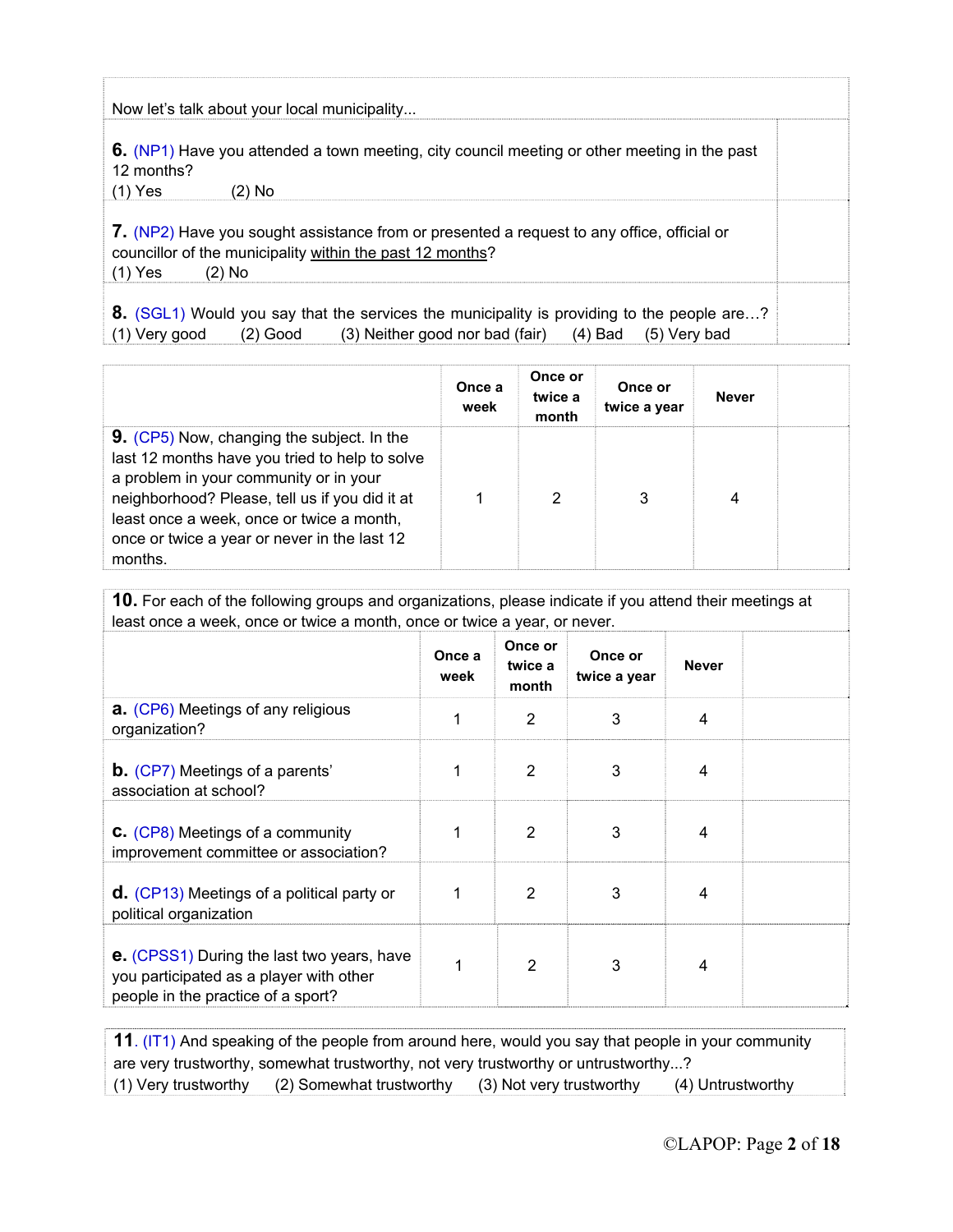**12.** (L1) Now, to change the subject...The following scale goes from left to right, where "1" means **LEFT** and "10" means **RIGHT**. Nowadays, when we speak of political leanings, we talk of those on the left and those on the right. In other words, some people sympathize more with the left and others with the right. According to the meaning that the terms "left" and "right" have for you, and thinking of your own political leanings, where would you place yourself on this scale? 1 2 3 4 5 6 7 8 9 10 Decline to answer (88) **Left Right** Right **13.** (WWW1) Talking about other things, how often do you use the internet? (1) Daily (2) A few times a week (3) A few times a month (4) Rarely (5) Never **14.** (GI0) About how often do you pay attention to the news, whether on TV, the radio, newspapers or the internet? (1) Daily (2) A few times a week (3) A few times a month (4) Rarely (5) Never

| <b>15.</b> (PROT3) In the last 12 months, have you participated in a demonstration or protest |        |                        |                        |  |
|-----------------------------------------------------------------------------------------------|--------|------------------------|------------------------|--|
| march?                                                                                        |        |                        |                        |  |
| $(1)$ Yes                                                                                     | (2) No |                        | (88) Decline to answer |  |
|                                                                                               |        |                        |                        |  |
| <b>16.</b> (PROT6) In the last 12 months have you signed any petition?                        |        |                        |                        |  |
| $(1)$ Yes<br>(2) No                                                                           |        | (88) Decline to answer |                        |  |
|                                                                                               |        |                        |                        |  |
| 17. (PROT8) And in the last 12 months, have you read or shared political information through  |        |                        |                        |  |
| any social network website, such as Twitter or Facebook?                                      |        |                        |                        |  |
| $(1)$ Yes, has done                                                                           |        | (2) No, has not done   | (88) Decline to answer |  |

|                                      | <b>18.</b> (VIC1EXT) Now, changing the subject, have you been a victim of any type of crime in<br>the past 12 months? That is, have you been a victim of robbery, burglary, assault, fraud,                                                                                                        |                        |
|--------------------------------------|----------------------------------------------------------------------------------------------------------------------------------------------------------------------------------------------------------------------------------------------------------------------------------------------------|------------------------|
|                                      | blackmail, extortion, violent threats or any other type of crime in the past 12 months?                                                                                                                                                                                                            |                        |
| $(1)$ Yes [Continue]                 | (2) No [Skip toVIC1HOGAR]                                                                                                                                                                                                                                                                          |                        |
|                                      | (88) Decline to answer [Skip to VIC1HOGAR]                                                                                                                                                                                                                                                         |                        |
| [fill in number]                     | 19. (VIC1EXTA) How many times have you been a crime victim during the last 12 months?<br>(88) Decline to answer                                                                                                                                                                                    | (99) N/A               |
| type of crime in the past 12 months? | <b>20.</b> (VIC1HOGAR) Has any other person living in your household been a victim of any type<br>of crime in the past 12 months? That is, has any other person living in your household been a<br>victim of robbery, burglary, assault, fraud, blackmail, extortion, violent threats or any other |                        |
| $(1)$ Yes                            | $(2)$ No $(2)$<br>(99) No one else in household                                                                                                                                                                                                                                                    | (88) Decline to answer |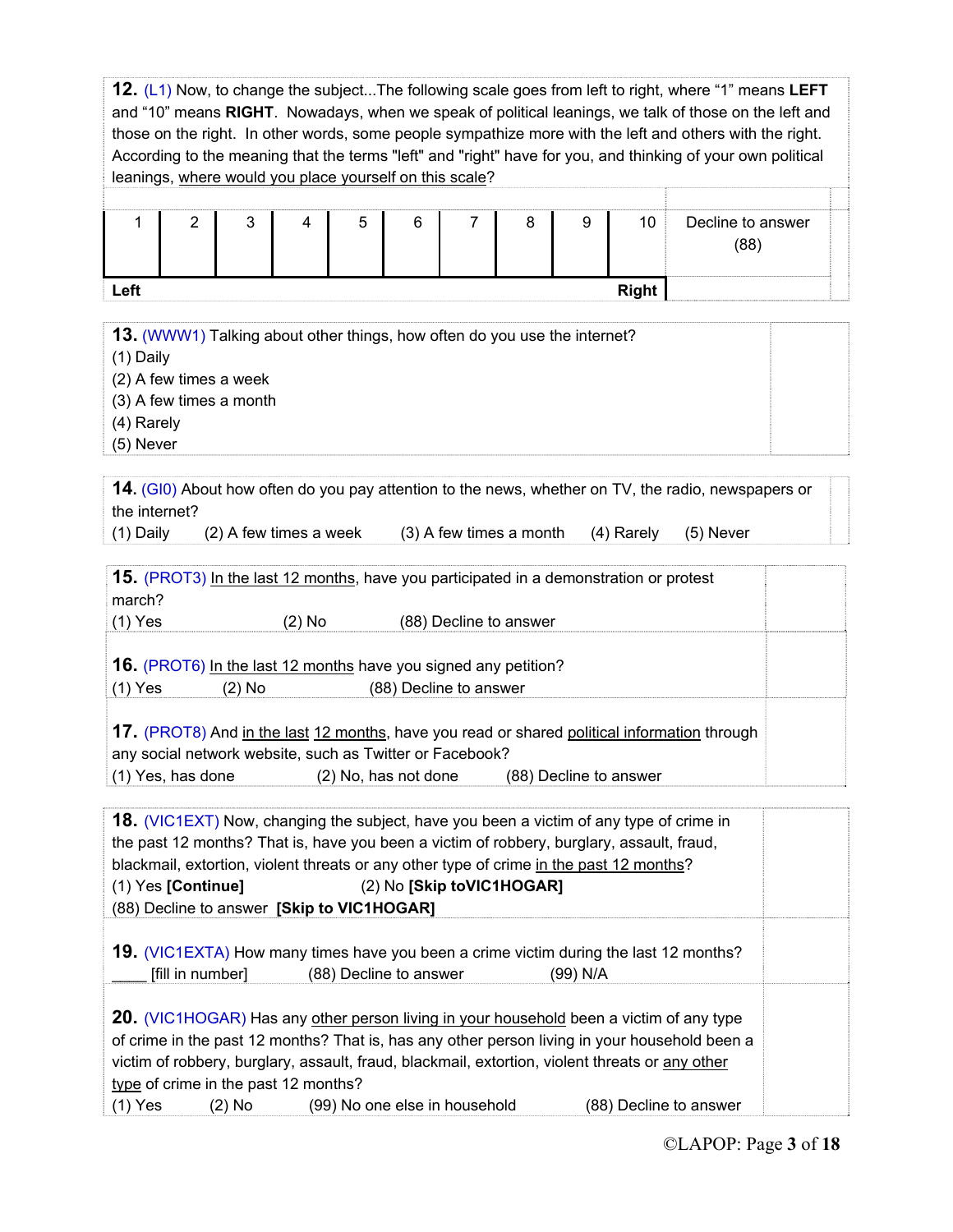**21. (**POLE2N**)** In general, are you very satisfied, satisfied, dissatisfied, or very dissatisfied with the performance of the police in your neighborhood? (1) Very satisfied (2) Satisfied (3) Dissatisfied (4) Very dissatisfied

**22.** (AOJ8) In order to catch criminals, do you believe that the authorities should always abide by the law or that occasionally they can cross the line? (1) Should always abide by the law (2) Occasionally can cross the line

**23.** (INFRAX) Suppose someone enters your home to burglarize it and you call the police. How long do you think it would take the police to arrive at your house on a typical day around noon?

(1) Less than 10 minutes

(2) Between 10 and 30 minutes

(3) More than 30 minutes and up to an hour

(4) More than an hour and up to three hours

(5) More than three hours

(6) There are no police/they would never arrive

**24.** (INFRA2) Suppose now that your house catches fire. How long do you think it would take the firefighters to arrive at your house on a typical day around noon?

(1) Less than 10 minutes

(2) Between 10 and 30 minutes

(3) More than 30 minutes and up to an hour

(4) More than an hour and up to three hours

(5) More than three hours

(6) There are no firefighters/they would never arrive

| unsafe?       | <b>25.</b> (AOJ11) Speaking of the neighborhood where you live and thinking of the possibility of<br>being assaulted or robbed, do you feel very safe, somewhat safe, somewhat unsafe or very |                     |                 |  |
|---------------|-----------------------------------------------------------------------------------------------------------------------------------------------------------------------------------------------|---------------------|-----------------|--|
| (1) Very safe | (2) Somewhat safe                                                                                                                                                                             | (3) Somewhat unsafe | (4) Very unsafe |  |
| $(1)$ A lot   | <b>26.</b> (AOJ17) To what extent do you think your neighborhood is affected by gangs?<br>(2) Somewhat<br>$(3)$ Little                                                                        | $(4)$ None          |                 |  |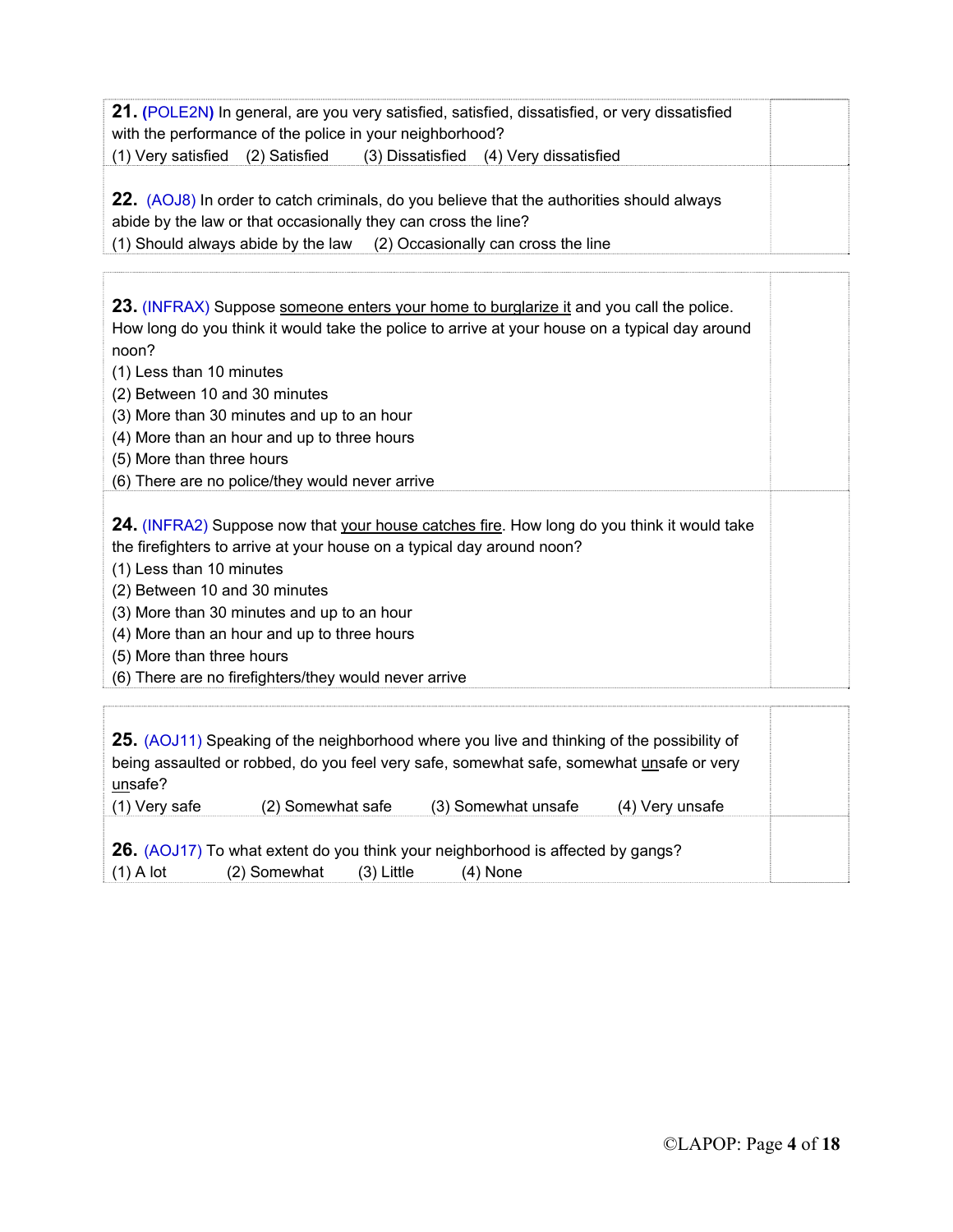|                                                                                                                                                                                                                 | Yes | Nο |  |
|-----------------------------------------------------------------------------------------------------------------------------------------------------------------------------------------------------------------|-----|----|--|
| 27. (FEAR10) In order to protect yourself from crime, in the last 12<br>months, have you taken any measures such as avoiding walking<br>through some areas in your neighbourhood because they are<br>dangerous? |     |    |  |
| 28. (VIC44) In the last 12 months, out of fear of crime, have you<br>organized with the neighbors of your community?                                                                                            |     |    |  |

**29.** (AOJ12) If you were a victim of a robbery or assault how much faith do you have that the judicial system would punish the guilty?  $(1)$  A lot  $(2)$  Some  $(3)$  Little  $(4)$  None



7 A Lot

**30.** Here is a staircase with steps numbered 1 to 7, where "1" is the lowest step and means NOT AT ALL and "7" the highest and means A LOT.

**x.** FOR EXAMPLE: If we asked you to what extent do you like watching television, if you don't like watching it at all, you would choose a score of 1, and if, in contrast, you like watching television a lot, you would indicate the number 7. If your opinion is between not at all and a lot, you would choose an intermediate score. So, to what extent do you like watching television?

| <b>a.</b> (B1) To what extent do you think the courts in Canada guarantee a fair trial? |         |
|-----------------------------------------------------------------------------------------|---------|
|                                                                                         | Coded   |
| $\mathbf b$ . (B2) To what extent do you respect the political institutions of Canada?  | $1 - 7$ |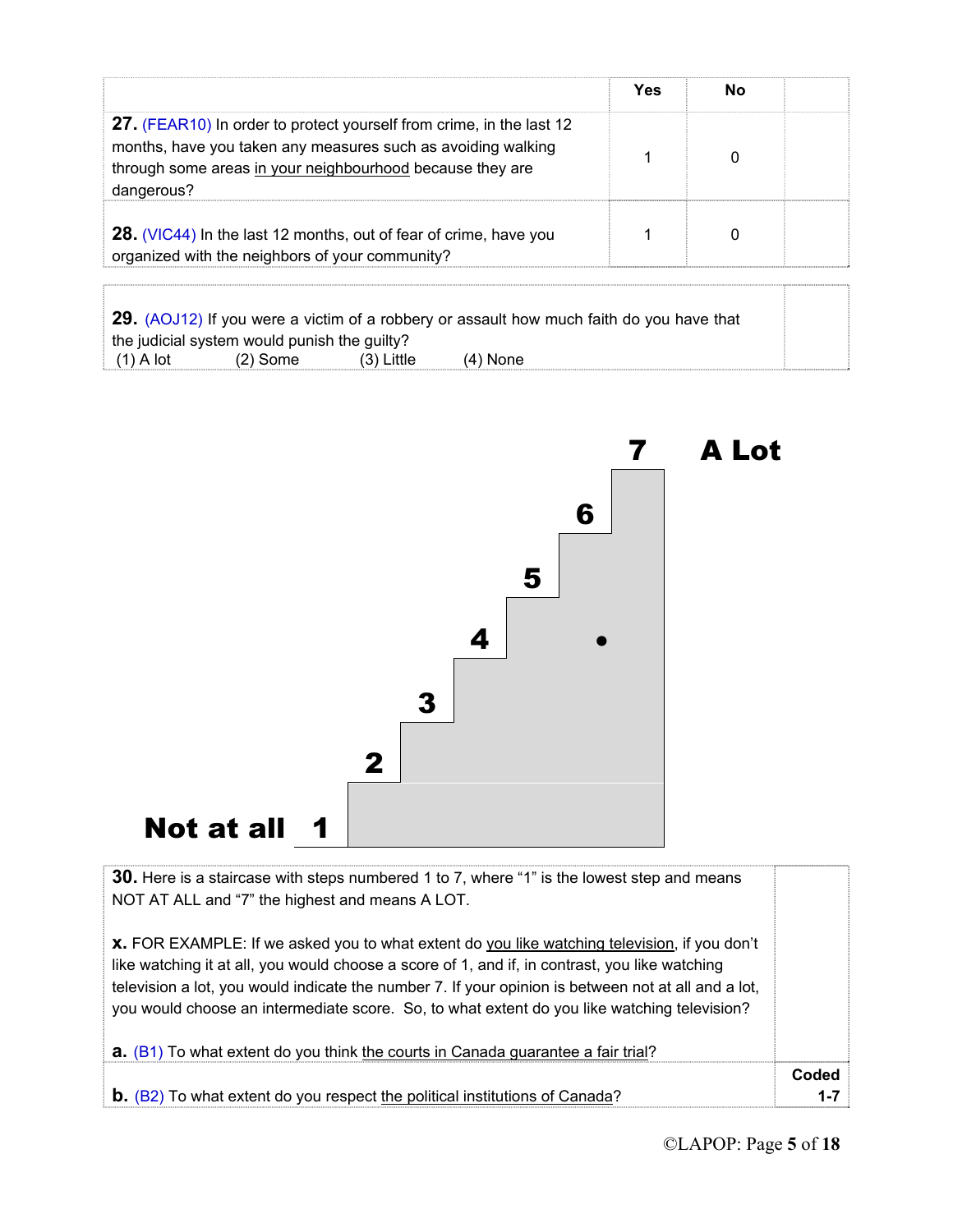| C. (B3) To what extent do you think that citizens' basic rights are well protected by the political<br>system of Canada? | Coded<br>$1 - 7$          |
|--------------------------------------------------------------------------------------------------------------------------|---------------------------|
| d. (PR4) To what degree do you feel that the Canadian government respects the private<br>property of its citizens?       | Coded<br>$1 - 7$          |
| e. (B4) To what extent do you feel proud of living under the political system of Canada?                                 | Coded<br>$1 - 7$          |
| <b>f.</b> (B6) To what extent do you think that <u>one should support the political system of Canada?</u>                | Coded<br>$1 - 7$          |
| g. (B10A) To what extent do you trust the justice system?                                                                | Coded<br>$1 - 7$          |
| <b>h.</b> (B12) To what extent do you trust the Canadian Armed Forces?                                                   | Coded<br>$1 - 7$          |
| i. (B13) To what extent do you trust the Parliament?                                                                     | Coded<br>$1 - 7$          |
| j. (B18) To what extent do you trust the RCMP?                                                                           | Coded<br>$1 - 7$          |
| <b>k.</b> (B21) To what extent do you trust political parties?                                                           | Coded<br>$1 - 7$          |
| I. (B21A) To what extent do you trust the Prime Minister?                                                                | Coded<br>$1 - 7$          |
| m. (B31) To what extent do you trust the Supreme Court?                                                                  | Coded<br>$1 - 7$<br>Coded |
| n. (B32) To what extent do you trust your municipal government?                                                          | $1 - 7$<br>Coded          |
| <b>O.</b> (B43) To what extent are you proud of being a Canadian?                                                        | $1 - 7$<br>Coded          |
| p. (B37) To what extent do you trust the mass media?                                                                     | $1 - 7$<br>Coded          |
| q. (B47A) To what extent do you trust elections in this country?                                                         | $1 - 7$                   |

**31.** (CAND3) How concerned are you about one or more political parties manipulating the outcome of future elections in this country?

(1) Very worried (2) Somewhat worried (3) Not very worried (4) Not at all worried

**32.** Now we will use a similar staircase, but this time "1" means STRONGLY DISAGREE and "7" means STRONGLY AGREE. A number in between 1 and 7 represents an intermediate score.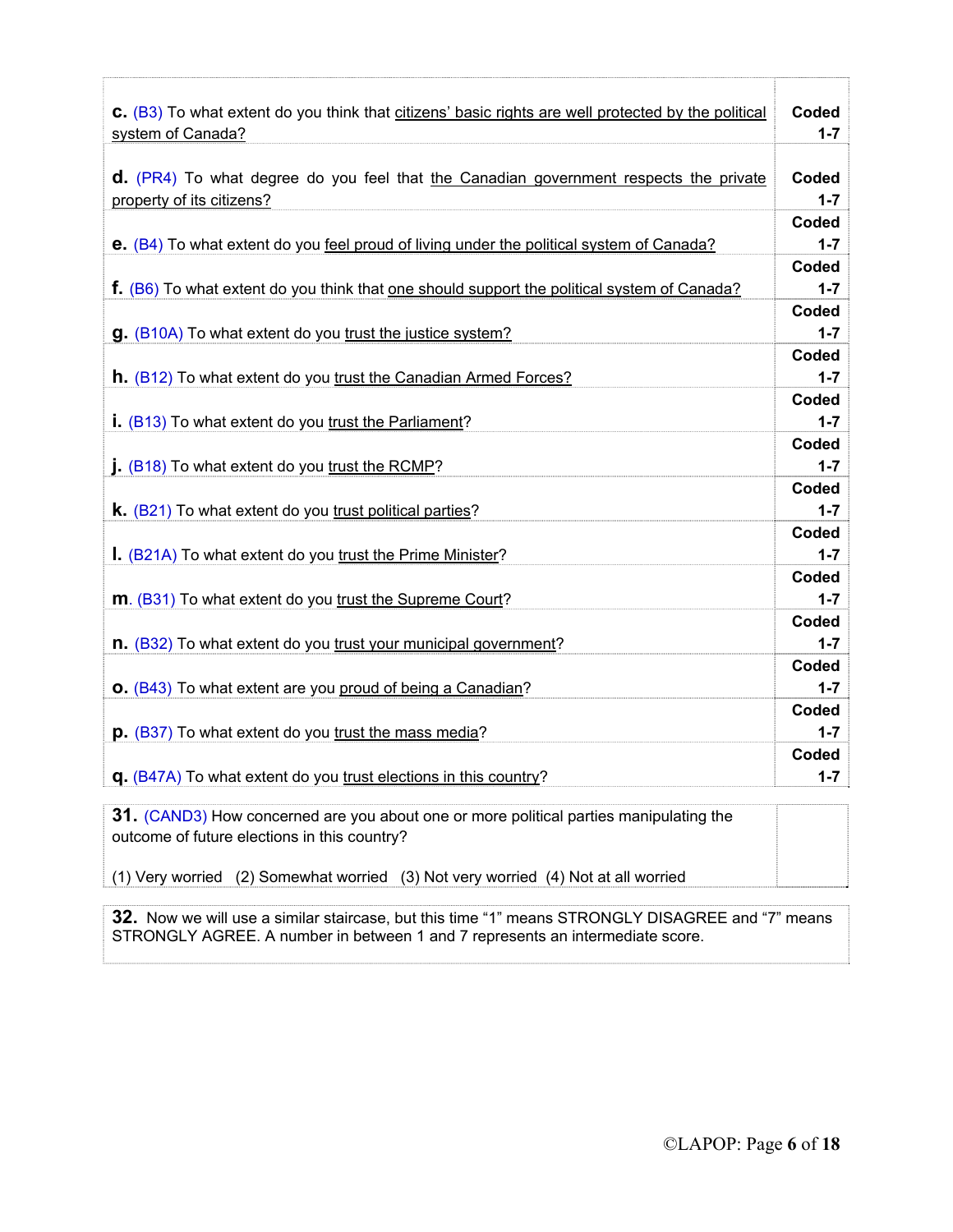

| Taking into account the current situation of this country, and using the staircase, we would like<br>you to tell us how much you agree or disagree with the following statements. | Coded<br>$1 - 7$ |
|-----------------------------------------------------------------------------------------------------------------------------------------------------------------------------------|------------------|
| <b>a.</b> (POP101) It is necessary for the progress of this country that our prime ministers limit the<br>voice and vote of opposition parties.                                   |                  |
| <b>b.</b> (POP107) The people should govern directly rather than through elected representatives.                                                                                 | Coded<br>$1 - 7$ |
| <b>C.</b> (POP113) Those who disagree with the majority represent a threat to the country.                                                                                        | Coded<br>$1 - 7$ |
| 33. (M1) Speaking in general of the current government, how would you rate the job<br>performance of Prime Minister Harper?                                                       |                  |

(1) Very good (2) Good (3) Neither good nor bad (fair) (4) Bad (5) Very bad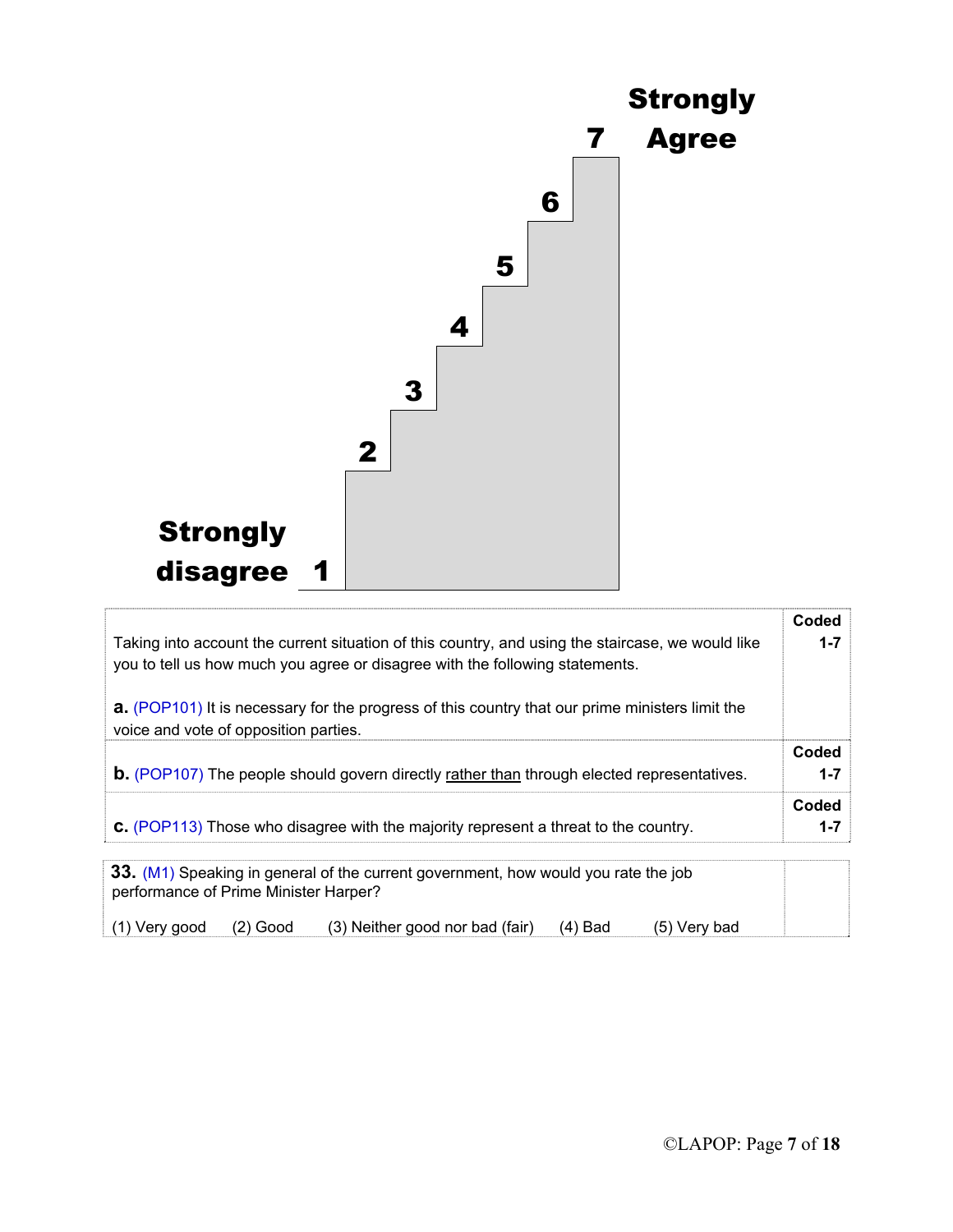| <b>34</b> . The powers of the federal government are divided among several institutions, including<br>Parliament, the Supreme Court, and the Prime Minister (who oversees the government's<br>departments and agencies). The distribution of power across these institutions is to ensure the<br>government overall represents the interests of all Canadians. |  |
|----------------------------------------------------------------------------------------------------------------------------------------------------------------------------------------------------------------------------------------------------------------------------------------------------------------------------------------------------------------|--|
|                                                                                                                                                                                                                                                                                                                                                                |  |
| <b>a.</b> (CANA1) Which of the following best reflects your view about the current balance of power<br>between the Prime Minister and Parliament?                                                                                                                                                                                                              |  |
| (1) Prime Minister has too much power                                                                                                                                                                                                                                                                                                                          |  |
|                                                                                                                                                                                                                                                                                                                                                                |  |
| (2) Parliament has too much power                                                                                                                                                                                                                                                                                                                              |  |
| (3) The balance of power is about right                                                                                                                                                                                                                                                                                                                        |  |
| <b>b.</b> (CANA2) Which of the following best reflects your view about the current balance of power<br>between the Prime Minister and the Supreme Court?<br>(1) Prime Minister has too much power<br>(2) Supreme Court has too much power                                                                                                                      |  |
| (3) The balance of power is about right                                                                                                                                                                                                                                                                                                                        |  |
| <b>C.</b> (CANA3) Which of the following best reflects your view about the current balance of power<br>between the Supreme Court and Parliament?                                                                                                                                                                                                               |  |
| (1) Supreme Court has too much power                                                                                                                                                                                                                                                                                                                           |  |
| (2) Parliament has too much power                                                                                                                                                                                                                                                                                                                              |  |
| (3) The balance of power is about right                                                                                                                                                                                                                                                                                                                        |  |
|                                                                                                                                                                                                                                                                                                                                                                |  |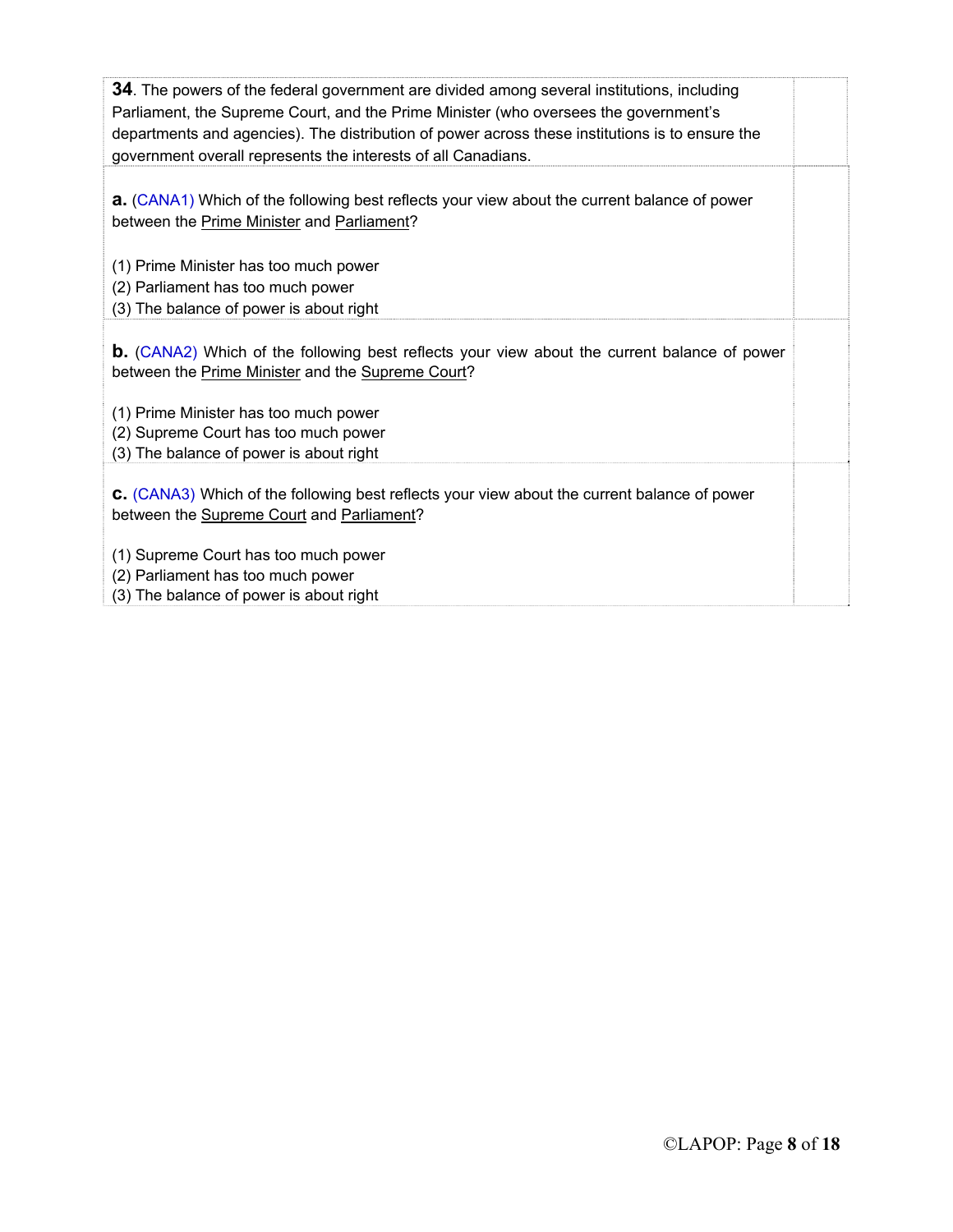

**35.** Now we are going to show you some items about the role of the federal government. Please tell us to what extent you agree or disagree with the following statements. We will continue using the same staircase from 1 to 7.

| <b>a</b> (ROS1) The Canadian government, instead of the private sector, should own the most | Coded   |
|---------------------------------------------------------------------------------------------|---------|
| important enterprises and industries of the country.                                        | $1 - 7$ |
| <b>b.</b> (ROS3) The Canadian government, more than the private sector, should be primarily | Coded   |
| responsible for creating jobs.                                                              | 1-7     |
| <b>C.</b> (ROS4) The Canadian government should implement strong policies to reduce income  | Coded   |
| inequality between the rich and the poor.                                                   | 1-7     |

Please tell us how much you agree or disagree with the following statements?

| <b>d.</b> (ING4) Democracy may have problems, but it is better than any other form of government. | Coded |
|---------------------------------------------------------------------------------------------------|-------|
|                                                                                                   |       |
|                                                                                                   |       |
| <b>e.</b> (CANAB2008) Despite our differences, we Canadians have many things that unite us as a   | Coded |
| country.                                                                                          |       |
|                                                                                                   |       |

T

ŋ.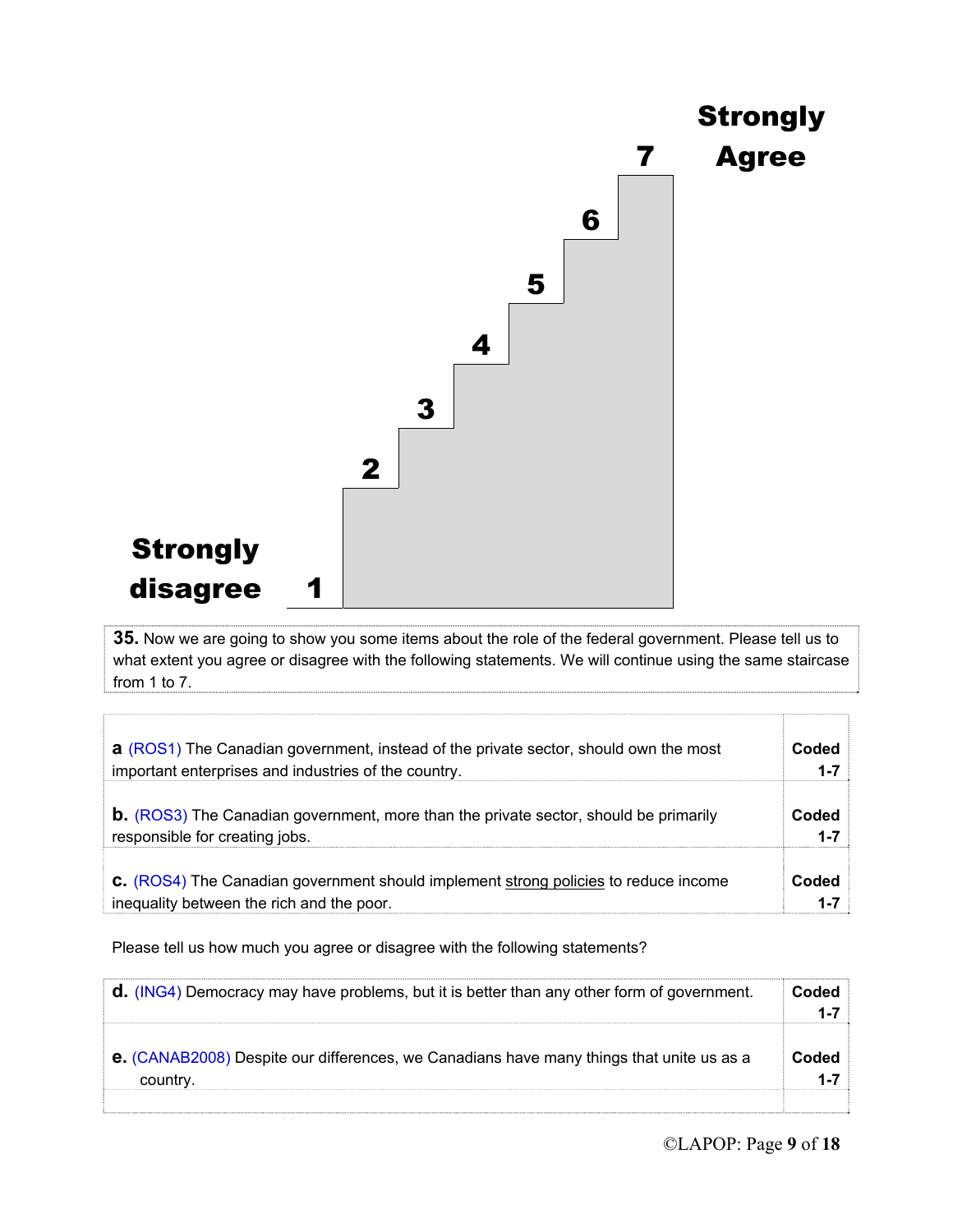| $\mathbf{f}$ . (EFF1) Those who govern this country are interested in what people like you think.       | Coded |
|---------------------------------------------------------------------------------------------------------|-------|
|                                                                                                         |       |
|                                                                                                         | Coded |
| $\mathbf{q}$ . (EFF2) You feel that you understand the most important political issues of this country. |       |

|                                                                                      |               |                  | 36. (PN4) And now, changing the subject, in general, would you say that you are very satisfied, |
|--------------------------------------------------------------------------------------|---------------|------------------|-------------------------------------------------------------------------------------------------|
| satisfied, dissatisfied or very dissatisfied with the way democracy works in Canada? |               |                  |                                                                                                 |
| (1) Very satisfied                                                                   | (2) Satisfied | (3) Dissatisfied | (4) Very dissatisfied                                                                           |

**37.** (DEM2) Which of the following statements do you agree with the most:

(1) For people like me it doesn't matter whether a government is democratic or non-democratic

(2) Democracy is preferable to any other form of government

(3) Under some circumstances an authoritarian government may be preferable to a democratic one.



We would now like to ask you about the role of Members of Parliament in our democratic system. Please tell us to what extent you agree or disagree with the following statements using the same staircase, where 1" means STRONGLY DISAGREE and "7" means STRONGLY AGREE.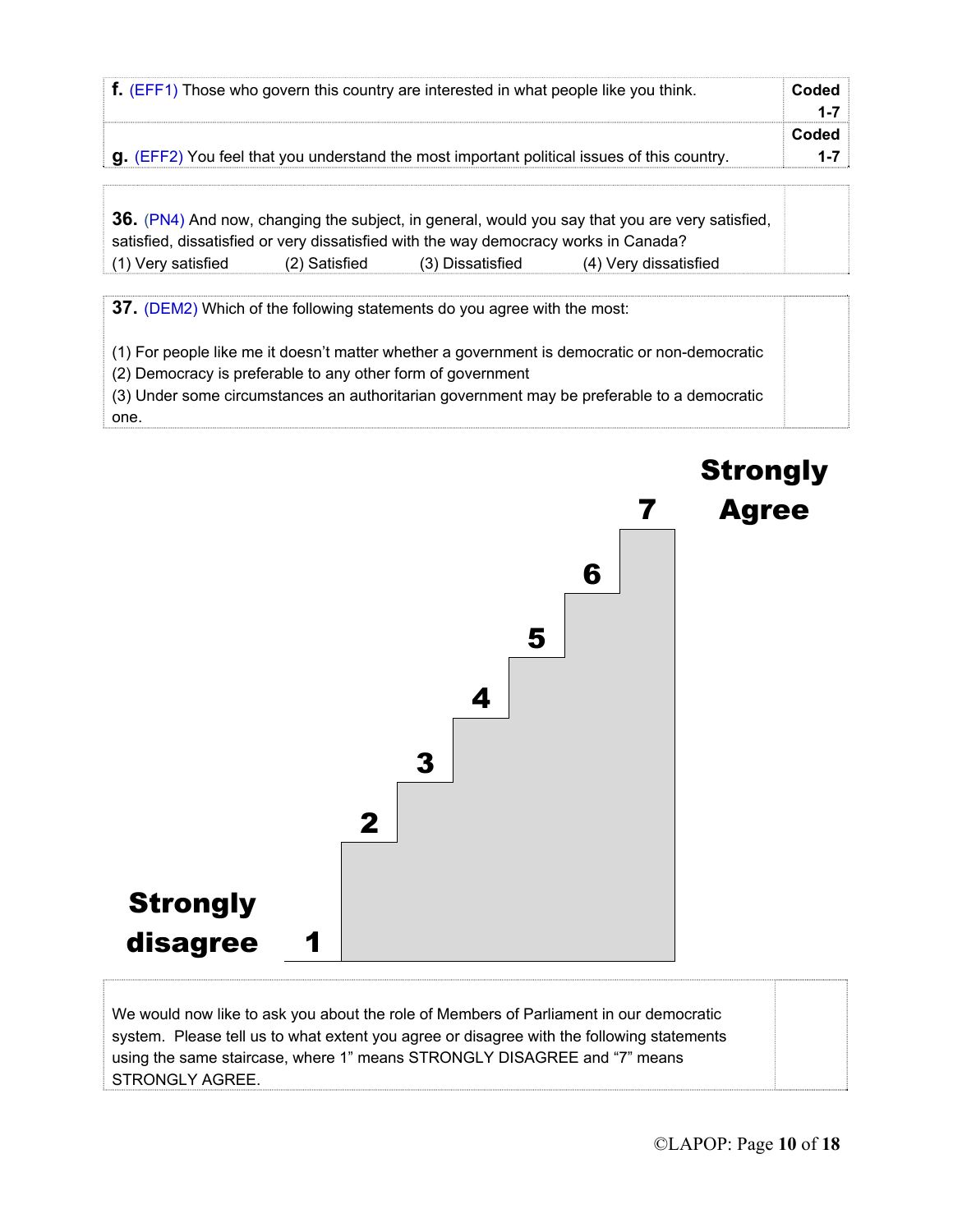| 38. (CANB1) MPs should vote in Parliament according to what they believe is right, even if this | Coded   |
|-------------------------------------------------------------------------------------------------|---------|
| may not reflect the majority view in the community they represent.                              | $1 - 7$ |
| 39. (CANB2) Political parties should allow MPs to vote in Parliament according to what they     | Coded   |
| believe is right, even if this is not consistent with their party's position.                   | $1 - 7$ |

| 40. (JC15A) Do you believe that when the country is facing<br>very difficult times it is justifiable for the Prime Minister to<br>close the Parliament, and govern without Parliament?                 | $(1)$ Yes, it is<br>justified | $(2)$ No, it is<br>not justified |  |
|--------------------------------------------------------------------------------------------------------------------------------------------------------------------------------------------------------|-------------------------------|----------------------------------|--|
| 41. (JC16A) Do you believe that when the country is facing<br>very difficult times it is justifiable for the Prime Minister to<br>dissolve the Supreme Court, and govern without the<br>Supreme Court? | $(1)$ Yes, it is<br>justified | $(2)$ No, it is<br>not justified |  |

**42.** Now here is a 10-point staircase, which goes from 1 to 10, where "1" means that you STRONGLY DISAPPROVE and "10" means that you STRONGLY APPROVE.

Below is a list of some actions that people can take to achieve their political goals and objectives. Please tell us how strongly you would approve or disapprove of people taking the following actions.



| <b>a.</b> (E5) Of people participating in legal demonstrations, how much do you approve or |  |
|--------------------------------------------------------------------------------------------|--|
| disapprove?                                                                                |  |
|                                                                                            |  |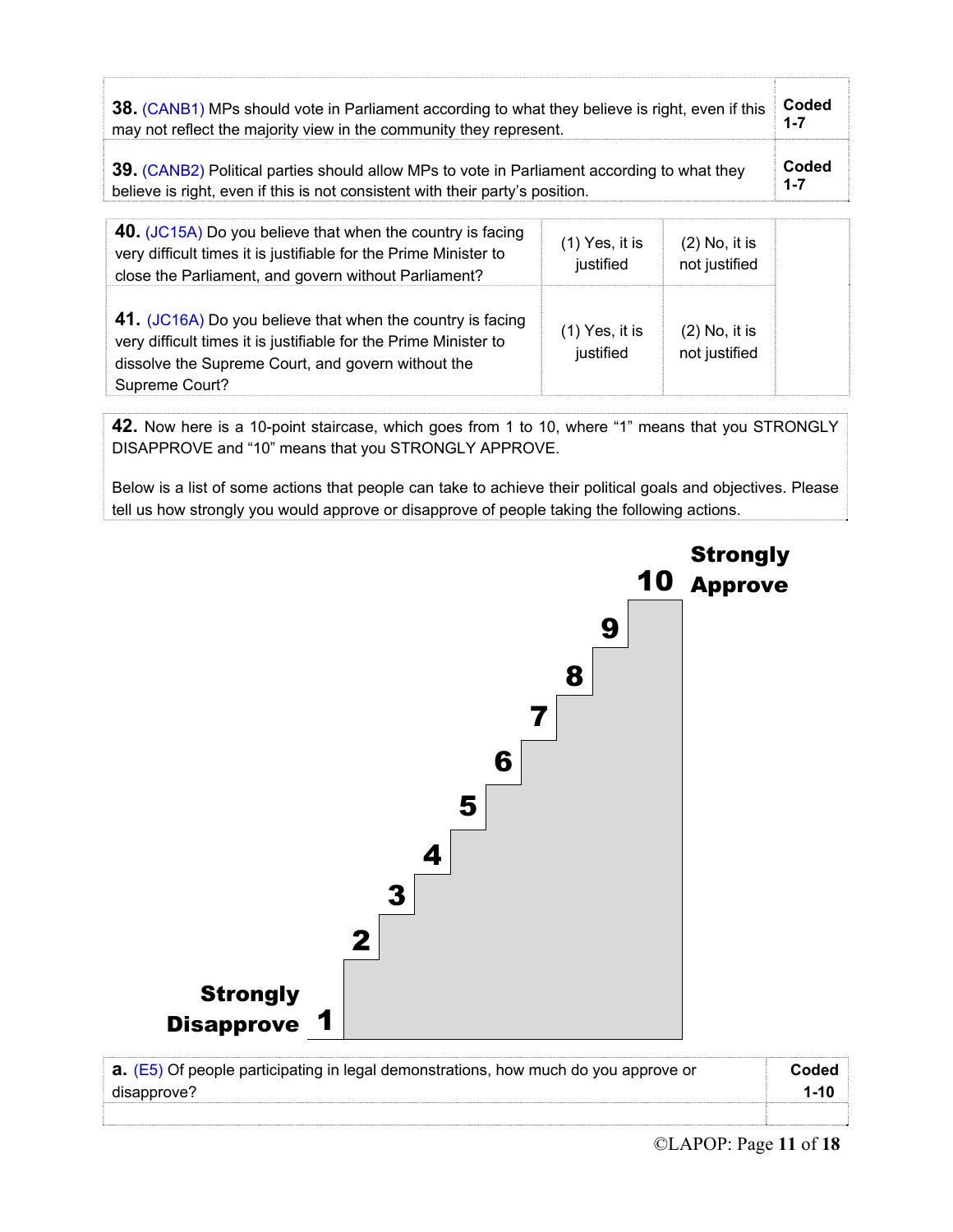| <b>b.</b> (E8) Of people participating in an organization or group to try and solve community                                                                                                                                                  | Coded             |
|------------------------------------------------------------------------------------------------------------------------------------------------------------------------------------------------------------------------------------------------|-------------------|
| problems                                                                                                                                                                                                                                       | $1 - 10$          |
| <b>C.</b> ( $E11$ ) Of people working for campaigns for a political party or candidate                                                                                                                                                         | Coded<br>$1 - 10$ |
| $d.$ (E15) Of people participating in the blocking of roads to protest.                                                                                                                                                                        | Coded<br>$1 - 10$ |
| <b>e.</b> $(E3)$ Of people participating in a group working to violently overthrow an elected                                                                                                                                                  | Coded             |
| government.                                                                                                                                                                                                                                    | $1 - 10$          |
| $f.$ (E16) Of people taking the law into their own hands when the government does not punish                                                                                                                                                   | Coded             |
| criminals.                                                                                                                                                                                                                                     | $1 - 10$          |
| 43. The following questions are to find out about the different ideas of the people who live in<br>Canada. Please continue using the 10 point staircase, with "1" meaning STRONGLY<br>DISAPPROVE, and "10" meaning "STRONGLY APPROVE."         |                   |
| <b>a.</b> (D1) There are people who only say bad things about the Canadian form of government,<br>not just the incumbent government but the system of government. How strongly do you<br>approve or disapprove of such people's right to vote? | Coded<br>$1 - 10$ |
| <b>b.</b> (D2) How strongly do you approve or disapprove that such people be allowed to conduct                                                                                                                                                | Coded             |
| peaceful demonstrations in order to express their views?                                                                                                                                                                                       | $1 - 10$          |
| C. (D3) Still thinking of those who only say bad things about the Canadian form of<br>government, how strongly do you approve or disapprove of such people being permitted to run<br>for public office?                                        | Coded<br>$1 - 10$ |
| <b>d.</b> (D4) How strongly do you approve or disapprove of such people appearing on television to                                                                                                                                             | Coded             |
| make speeches?                                                                                                                                                                                                                                 | $1 - 10$          |
| <b>e.</b> (D5) And now on a different topic, thinking about homosexuals, how strongly do you                                                                                                                                                   | Coded             |
| approve or disapprove of such people being permitted to run for public office?                                                                                                                                                                 | $1 - 10$          |
| f. (D6) How strongly do you approve or disapprove of same-sex couples having the right to                                                                                                                                                      | Coded             |
| marry?                                                                                                                                                                                                                                         | $1 - 10$          |
| And now on another topic.                                                                                                                                                                                                                      |                   |

**44.** (CANC1) How confident are you that the federal government protects the privacy of the personal information about you that it collects for various purposes (such as tax returns, social insurance and passports)?

(1) Very confident

(2) Somewhat confident

(3) Not very confident

(4) Not at all confident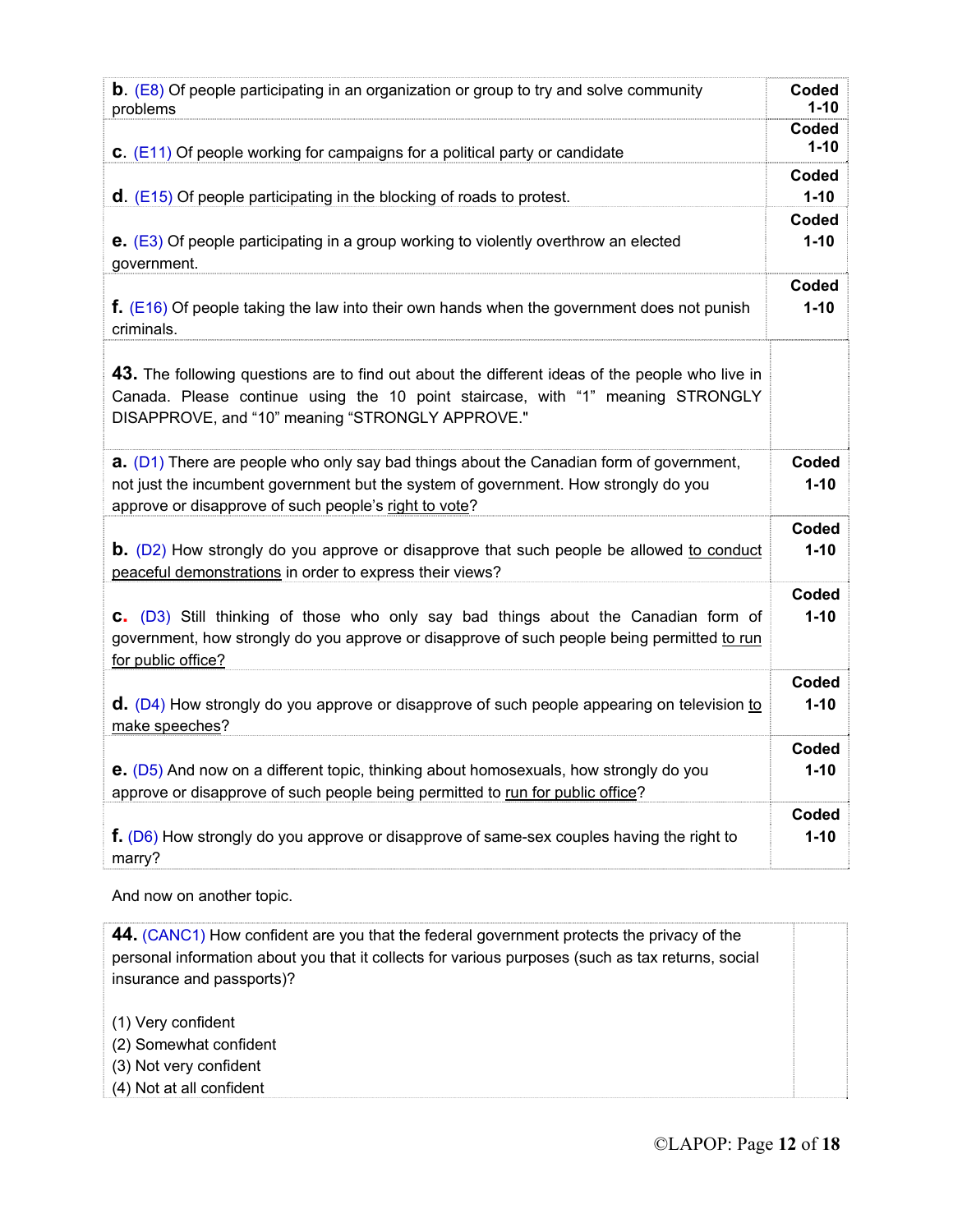| 45. (CANC2) Do you believe that the federal government does a better job, a worse job, or does<br>about the same as private sector companies (such as banks and cable providers) in protecting<br>your personal information?<br>(1) Federal government does a better job than private sector                                                               |  |
|------------------------------------------------------------------------------------------------------------------------------------------------------------------------------------------------------------------------------------------------------------------------------------------------------------------------------------------------------------|--|
| (2) Federal government does a worse job than private sector<br>(3) Federal government does about the same as private sector                                                                                                                                                                                                                                |  |
| 46. (CANC3) Do you think it is a good idea or a bad idea for federal government departments to<br>share with each other the personal information they each collect, in order to improve the<br>efficiency and speed of the services they provide to citizens?<br>(1) Good idea                                                                             |  |
| (2) Bad idea                                                                                                                                                                                                                                                                                                                                               |  |
| 47. (CANC4) As in other countries, the federal government collects information (such as phone<br>records and Internet use) on Canadian organizations and individuals for security purposes. To<br>type of government surveillance is important for protecting<br>what extent do you think this<br>Canada and its citizens from potential security threats? |  |
| (1) Very important<br>(2) Somewhat important<br>(3) Not very important                                                                                                                                                                                                                                                                                     |  |
| 48. (CANC5) Do you think the government's collection of personal information on citizens:                                                                                                                                                                                                                                                                  |  |
| (1) Helps protect our country's democracy (2) Is a threat to our country's democracy                                                                                                                                                                                                                                                                       |  |
| 49. (CANC6) If you knew that the federal government had collected data about your telephone<br>or internet activity, would you feel that your personal privacy had been violated, or not?                                                                                                                                                                  |  |
| (1) Yes, would feel like a violation of my privacy<br>(2) No, would not feel like a violation of my privacy                                                                                                                                                                                                                                                |  |
|                                                                                                                                                                                                                                                                                                                                                            |  |

|                                                                                                | No | Yes | Decline to<br>answer |  |
|------------------------------------------------------------------------------------------------|----|-----|----------------------|--|
| Now we want to talk about your personal experience with<br>things that happen in everyday life |    |     |                      |  |
| <b>50.</b> (EXC2) Has a police officer asked you for a bribe in the<br>last 12 months?         | 0  |     | 88                   |  |
| 51. (EXC6) Did any government employee ask you for a<br>bribe in the last 12 months?           | 0  |     | 88                   |  |
| 52. (EXC18) Do you think given the way things are,<br>sometimes paying a bribe is justified?   | 0  |     | 88                   |  |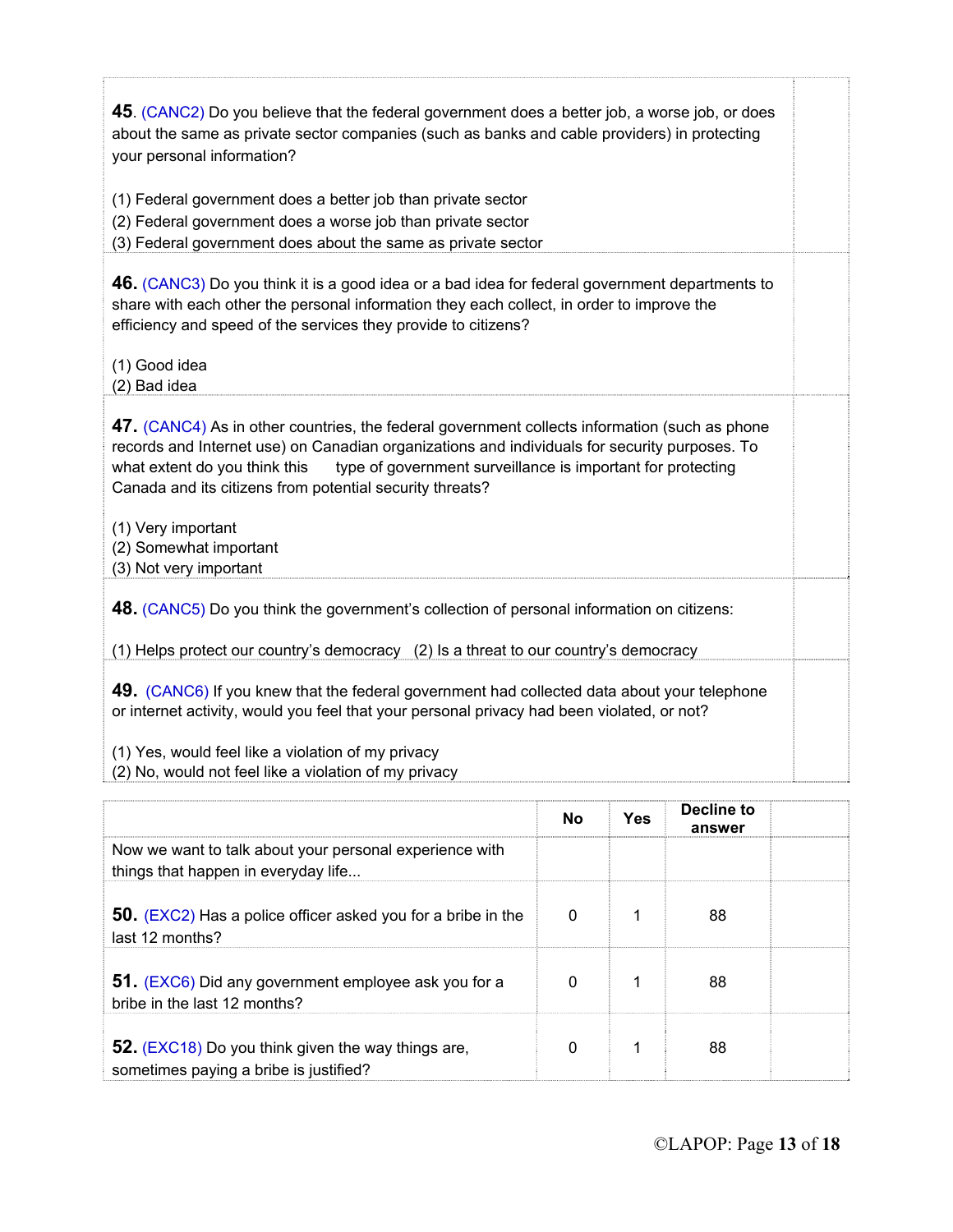**53.** (EXC7) Taking into account your own experience or what you have heard, corruption among public officials is…

(1) Very common (2) Common (3) Uncommon (4) Very uncommon

| 54. (POL1) How much interest do you have in politics: a lot, some, little or none?<br>$(2)$ Some<br>$(4)$ None<br>$(1)$ A lot<br>$(3)$ Little                                                                                                                                                                                                                                                            |  |
|----------------------------------------------------------------------------------------------------------------------------------------------------------------------------------------------------------------------------------------------------------------------------------------------------------------------------------------------------------------------------------------------------------|--|
| <b>55.</b> (CANVB1) People have different views about voting. For some, voting is a DUTY. They<br>feel that they should vote in every election. For others, voting is a CHOICE. They only vote<br>when they feel strongly about that election. For you personally, is voting FIRST AND<br>FOREMOST a Duty or a Choice?<br>$(1)$ A duty<br>(2) A choice                                                   |  |
| <b>56.</b> (CANAD1) Do you think voters in Canada should have the option of voting in elections<br>online through a secure website?<br>$(1)$ Yes<br>$(2)$ No                                                                                                                                                                                                                                             |  |
| 57. (CANAD2) To encourage voter turnout, some countries have passed a law making it<br>mandatory for all citizens to vote in national elections, with those failing to do subject to a<br>modest fine. Would you favour or oppose making it mandatory for Canadians to vote in<br>federal elections?<br>(1) Favour<br>(2) Oppose                                                                         |  |
| 58. (CANVB2) In some countries, including Canada, when no single party wins a majority of<br>seats in an election, several parties come together to form a coalition government. Do you<br>think this is an option that the Canadian parties should consider if none wins a majority in an<br>election?<br>(1) Yes, parties should consider coalitions<br>(2) No, parties should not consider coalitions |  |

**59.** (CANPOL2) If a federal election results in the second and third place parties together having a majority of seats in the new Parliament, do you believe they should be allowed to form a coalition government? Or do you believe that only the party with the most seats should be allowed to form a government?

(1) Second and third place party should be allowed to form a government

(2) Only the party with the most seats should be allowed to form a government

| 60. (BVUQ30) In thinking about the issue of climate change (sometimes known as global |  |
|---------------------------------------------------------------------------------------|--|
| warming), which comes closest to your own view?                                       |  |
| (1) Climate change is not occurring                                                   |  |
| (2) Climate change is occurring mostly because of human activities                    |  |

(3) Climate change is occurring mostly because of natural changes in the environment

And now a few questions about yourself for classification purposes.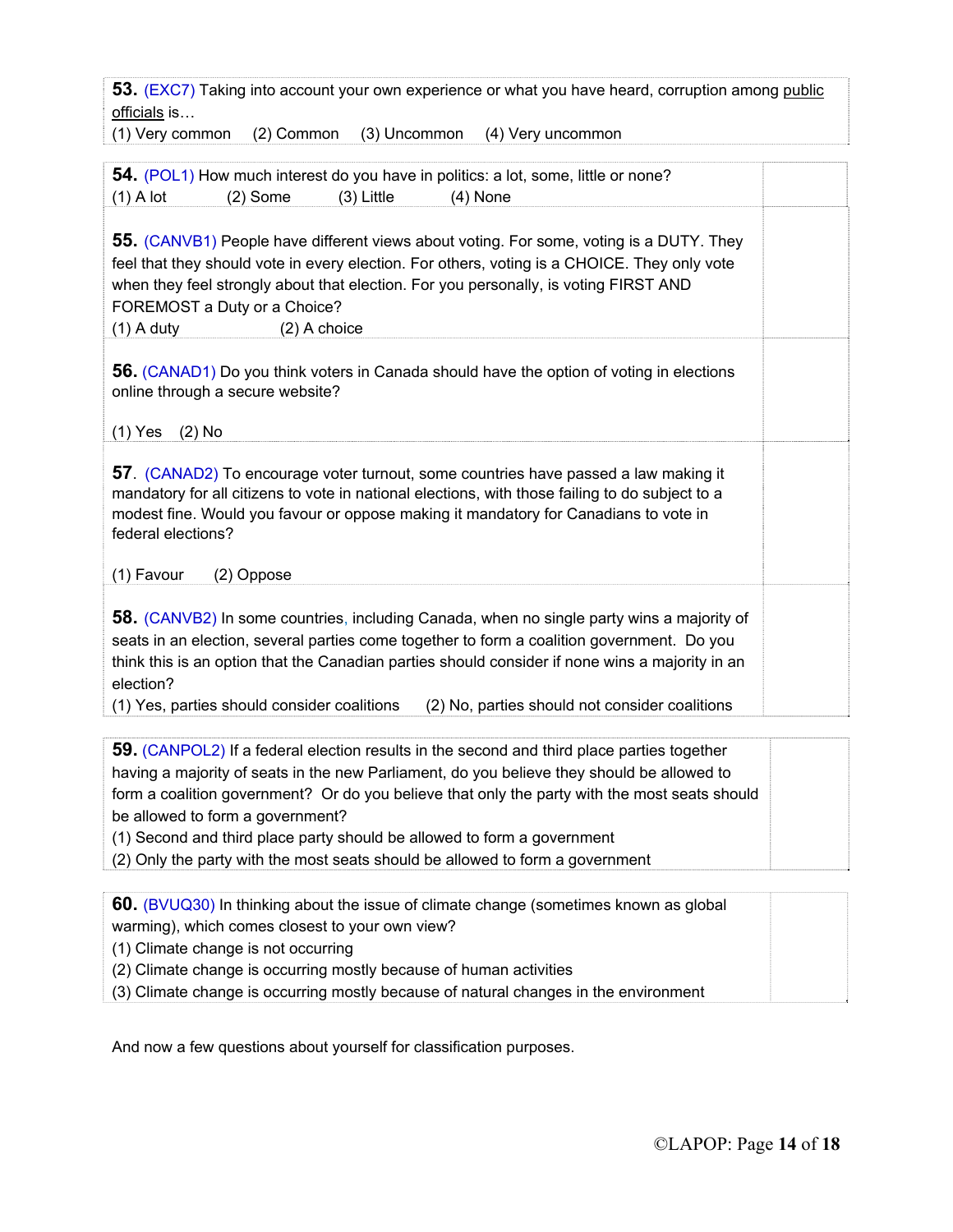| 61. (Q3C) What is your religion, if any?                                                                                                                                                                                                                                                                                                                                                                                                                                                                                                                                                                                                                                                                                                                                                                                                                                                                                                                                                  |  |
|-------------------------------------------------------------------------------------------------------------------------------------------------------------------------------------------------------------------------------------------------------------------------------------------------------------------------------------------------------------------------------------------------------------------------------------------------------------------------------------------------------------------------------------------------------------------------------------------------------------------------------------------------------------------------------------------------------------------------------------------------------------------------------------------------------------------------------------------------------------------------------------------------------------------------------------------------------------------------------------------|--|
| $(1)$ Catholic<br>(4114) Greek Orthodox/Eastern Orthodox<br>(2) Protestant, Mainline Protestant or Protestant non-Evangelical (Anglican; Calvinist; Lutheran;<br>Methodist; Presbyterian; Episcopalian)<br>(5) Evangelical and Pentecostal (Evangelical; Pentecostals; Church of God; Assemblies of God;<br>Universal Church of the Kingdom of God; Gospel; Christ Pentecostal Church; Christian Congregation;<br>Mennonite; Brethren; Christian Reformed Church; Charismatic non-Catholic)<br>(6) Church of Latter Day Saints (LDS) (Mormon)<br>(12) Jehovah's Witness.<br>(4113) Muslim<br>(10) Jewish (Orthodox; Conservative; Reform, Reconstructionist, Renewal)<br>(3) Other Non-Christian Eastern Religions (Buddhist; Hinduism; Taoist; Confucianism; Baha'i)<br>(7) Traditional or Aboriginal Religions<br>(4) None (Believe in a Supreme Entity but do not belong to any religion)<br>(11) Agnostic, atheist (Do not believe in God).<br>$(15)$ Other<br>(88) Decline to answer |  |
| 62. (Q5B) How important is religion in your life?                                                                                                                                                                                                                                                                                                                                                                                                                                                                                                                                                                                                                                                                                                                                                                                                                                                                                                                                         |  |
| (1) Very important (2) Rather important (3) Not very important (4) Not at all important                                                                                                                                                                                                                                                                                                                                                                                                                                                                                                                                                                                                                                                                                                                                                                                                                                                                                                   |  |

**63.** (Q10NEW) Which of the following best describes the total annual income before taxes of all members in your household for 2013?

- (01) Less than \$10,000 (02) \$10,000 to \$19,999 (03) \$20,000 to \$29,999 (04) \$30,000 to \$39,999 (05) \$40,000 to \$49,999 (06) \$50,000 to \$59,999 (07) \$60,000 to \$69,999 (08) \$70,000 to \$79,999 (09) \$80,000 to \$99,999 (10) \$100,000 to \$119,999 (11) \$120,000 to \$139,999 (12) \$140,000 to \$159,999 (13) \$160,000 to \$189,999 (14) \$190,000 to \$219,999 (15) \$220,000 to \$249,999 (16) More than \$250,000
- (88) Decline to answer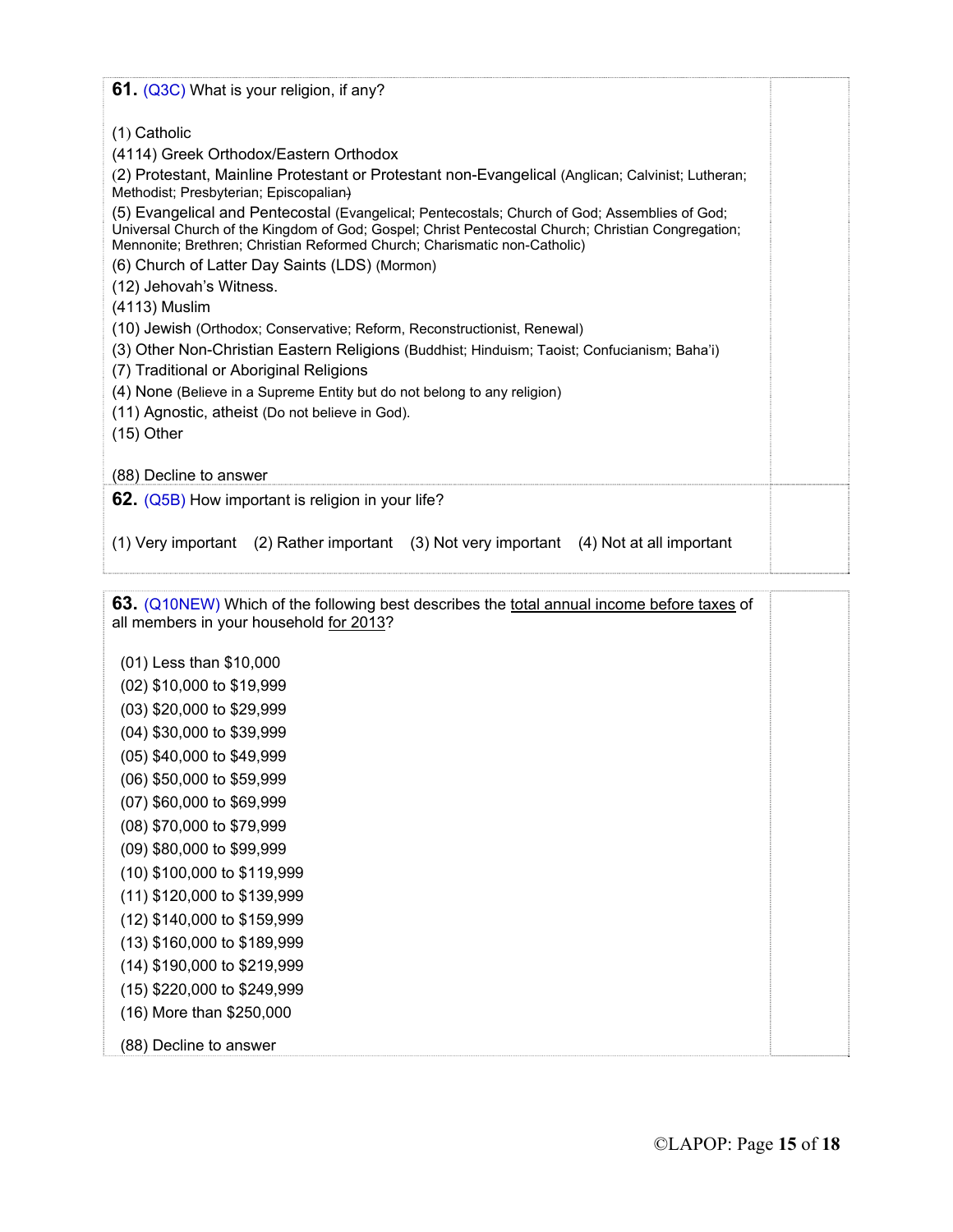| 64. (Q10D) The salary that you receive and total household income:                 |  |
|------------------------------------------------------------------------------------|--|
| (1) Is good enough for you and you can save from it                                |  |
| (2) Is just enough for you, so that you do not have major problems                 |  |
| (3) Is not enough for you and you are stretched                                    |  |
| (4) Is not enough for you and you are having a hard time<br>(88) Decline to answer |  |
|                                                                                    |  |

| 65. (WF1) Do you or someone in your household receive regular assistance in the form of |  |  |  |  |  |  |
|-----------------------------------------------------------------------------------------|--|--|--|--|--|--|
| money, food, or products from the government, not including pensions?                   |  |  |  |  |  |  |
| (1) Yes<br>(88) Decline to answer<br>$(2)$ No                                           |  |  |  |  |  |  |
|                                                                                         |  |  |  |  |  |  |
| 66. (Q11n) What is your marital status?                                                 |  |  |  |  |  |  |
| (1) Single<br>(2) Married                                                               |  |  |  |  |  |  |
| (3) Domestic partnership (living with an unmarried partner)                             |  |  |  |  |  |  |
| (4) Divorced<br>(5) Separated<br>(6) Widowed<br>(88) Decline to answer                  |  |  |  |  |  |  |
|                                                                                         |  |  |  |  |  |  |
| 67. (Q12C) How many people in total live in your household at this time?                |  |  |  |  |  |  |
| (88) Decline to answer                                                                  |  |  |  |  |  |  |
|                                                                                         |  |  |  |  |  |  |
|                                                                                         |  |  |  |  |  |  |
| $(00 = none)$<br>(88) Decline to answer                                                 |  |  |  |  |  |  |
|                                                                                         |  |  |  |  |  |  |
| 69. (CANETID) In addition to being Canadian, what is your primary ethnic or cultural    |  |  |  |  |  |  |
| background? (If more than one, please indicate your primary background)                 |  |  |  |  |  |  |
|                                                                                         |  |  |  |  |  |  |
| (1) English/Scottish/Irish Welsh                                                        |  |  |  |  |  |  |
| (2) French/Quebecois                                                                    |  |  |  |  |  |  |
| (3) Italian                                                                             |  |  |  |  |  |  |
| (4) Portuguese                                                                          |  |  |  |  |  |  |
| (5) Other European (Russian, German, Dutch, Scandinavian, Polish, Spanish, Hungarian)   |  |  |  |  |  |  |
| (6) Aboriginal (First Nations, Metis, Inuit)                                            |  |  |  |  |  |  |
| (7) African                                                                             |  |  |  |  |  |  |
| (8) Greek                                                                               |  |  |  |  |  |  |
| (9) Jewish                                                                              |  |  |  |  |  |  |
| (10) West Indian (Caribbean, Jamaican, Guyanese)                                        |  |  |  |  |  |  |
| (11) South Asian (East Indian, Sri Lankan, Pakistan)                                    |  |  |  |  |  |  |
| (12) Southeast Asian (Vietnamese, Cambodian, Malaysian, Filipino)                       |  |  |  |  |  |  |
| (13) Chinese                                                                            |  |  |  |  |  |  |
| (14) Other East Asian (Japanese, Korean)                                                |  |  |  |  |  |  |
| (15) West Asian/Middle Eastern/Arab                                                     |  |  |  |  |  |  |
| (16) American                                                                           |  |  |  |  |  |  |
| (17) Canadian                                                                           |  |  |  |  |  |  |
| (18) Latin American (Mexican, Central/South American)                                   |  |  |  |  |  |  |
| (20) Acadian                                                                            |  |  |  |  |  |  |
| (21) Mixed Race                                                                         |  |  |  |  |  |  |
| (97) Other (SPECIFY _____________)                                                      |  |  |  |  |  |  |
|                                                                                         |  |  |  |  |  |  |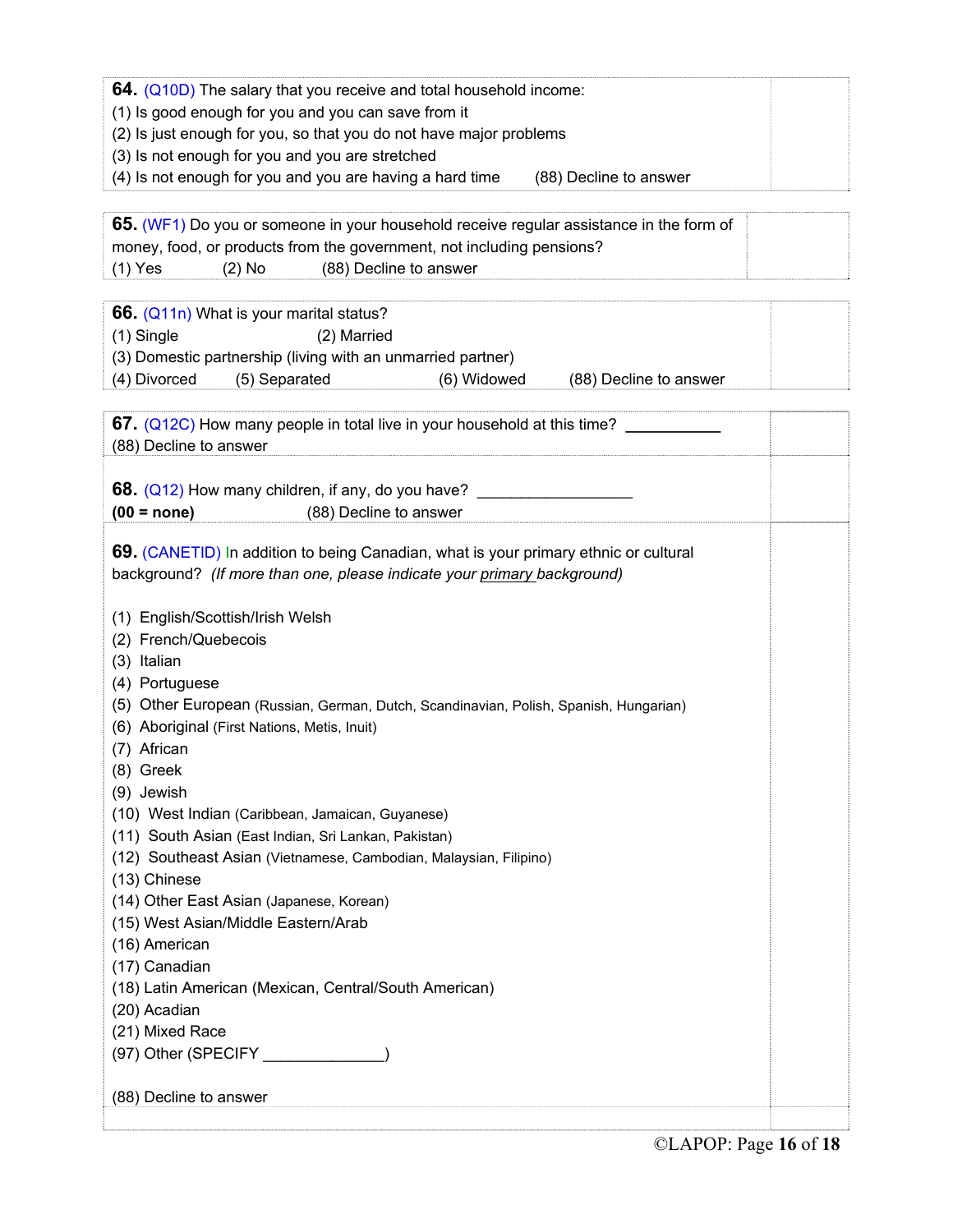|                                                                             | 70. (CANNC4) Were you born in Canada?                               |                                                                        |  |  |  |  |  |  |
|-----------------------------------------------------------------------------|---------------------------------------------------------------------|------------------------------------------------------------------------|--|--|--|--|--|--|
| $(1)$ Yes                                                                   | $(2)$ No                                                            | (88) Decline to answer                                                 |  |  |  |  |  |  |
|                                                                             |                                                                     |                                                                        |  |  |  |  |  |  |
| 71. (CANNC5) Was your mother born in Canada?                                |                                                                     |                                                                        |  |  |  |  |  |  |
| $(1)$ Yes                                                                   | $(2)$ No                                                            | (88) Decline to answer                                                 |  |  |  |  |  |  |
|                                                                             |                                                                     |                                                                        |  |  |  |  |  |  |
| 72. (CANNC6) Was your father born in Canada?                                |                                                                     |                                                                        |  |  |  |  |  |  |
| $(1)$ Yes                                                                   | $(2)$ No $(2)$                                                      | (88) Decline to answer                                                 |  |  |  |  |  |  |
|                                                                             |                                                                     |                                                                        |  |  |  |  |  |  |
|                                                                             |                                                                     |                                                                        |  |  |  |  |  |  |
| <b>73.</b> (Q2Y) In what year were you born? $\_\_\_\_\_\_\_\_\_\_\_\_\_\_$ |                                                                     |                                                                        |  |  |  |  |  |  |
| (8888) Decline to answer                                                    |                                                                     |                                                                        |  |  |  |  |  |  |
|                                                                             |                                                                     |                                                                        |  |  |  |  |  |  |
|                                                                             | 74. (Q1) Please indicate your gender.                               |                                                                        |  |  |  |  |  |  |
| $(1)$ Male                                                                  |                                                                     | (2) Female (88) Decline to answer                                      |  |  |  |  |  |  |
|                                                                             |                                                                     |                                                                        |  |  |  |  |  |  |
|                                                                             |                                                                     |                                                                        |  |  |  |  |  |  |
|                                                                             |                                                                     | 75. (ED) What is the highest level of education that you have reached? |  |  |  |  |  |  |
| (01) Some elementary                                                        |                                                                     |                                                                        |  |  |  |  |  |  |
| (02) Completed elementary                                                   |                                                                     |                                                                        |  |  |  |  |  |  |
| (03) Some high school                                                       |                                                                     |                                                                        |  |  |  |  |  |  |
|                                                                             | (04) Completed high school                                          |                                                                        |  |  |  |  |  |  |
|                                                                             | (05) Community college/ vocational/ trade school/ commercial/ CEGEP |                                                                        |  |  |  |  |  |  |
| (06) Some university                                                        |                                                                     |                                                                        |  |  |  |  |  |  |
| (07) Completed university                                                   |                                                                     |                                                                        |  |  |  |  |  |  |
| (08) Post-graduate university/professional school                           |                                                                     |                                                                        |  |  |  |  |  |  |
| (88) Decline to answer                                                      |                                                                     |                                                                        |  |  |  |  |  |  |
|                                                                             |                                                                     |                                                                        |  |  |  |  |  |  |
|                                                                             |                                                                     | <b>76.</b> (PROV) In which province do you currently live?             |  |  |  |  |  |  |
|                                                                             |                                                                     |                                                                        |  |  |  |  |  |  |
| (01) Alberta                                                                |                                                                     |                                                                        |  |  |  |  |  |  |
| (02) British Columbia                                                       |                                                                     |                                                                        |  |  |  |  |  |  |
| (03) Manitoba                                                               |                                                                     |                                                                        |  |  |  |  |  |  |
|                                                                             |                                                                     |                                                                        |  |  |  |  |  |  |
| (04) New Brunswick                                                          |                                                                     |                                                                        |  |  |  |  |  |  |
|                                                                             | (05) Newfoundland                                                   |                                                                        |  |  |  |  |  |  |
| (06) Nova Scotia                                                            |                                                                     |                                                                        |  |  |  |  |  |  |
| (07) Ontario                                                                |                                                                     |                                                                        |  |  |  |  |  |  |
|                                                                             | (08) Prince Edward Island                                           |                                                                        |  |  |  |  |  |  |
| (09) Quebec                                                                 |                                                                     |                                                                        |  |  |  |  |  |  |
| (10) Saskatchewan                                                           |                                                                     |                                                                        |  |  |  |  |  |  |
|                                                                             |                                                                     |                                                                        |  |  |  |  |  |  |
| 77. (CANPOS) Please indicate your postal code: (Do not include any spaces)  |                                                                     |                                                                        |  |  |  |  |  |  |
|                                                                             |                                                                     |                                                                        |  |  |  |  |  |  |
|                                                                             |                                                                     |                                                                        |  |  |  |  |  |  |
|                                                                             | (888888) Decline to answer                                          |                                                                        |  |  |  |  |  |  |
|                                                                             |                                                                     |                                                                        |  |  |  |  |  |  |

This completes the survey. Thank you very much for your cooperation.